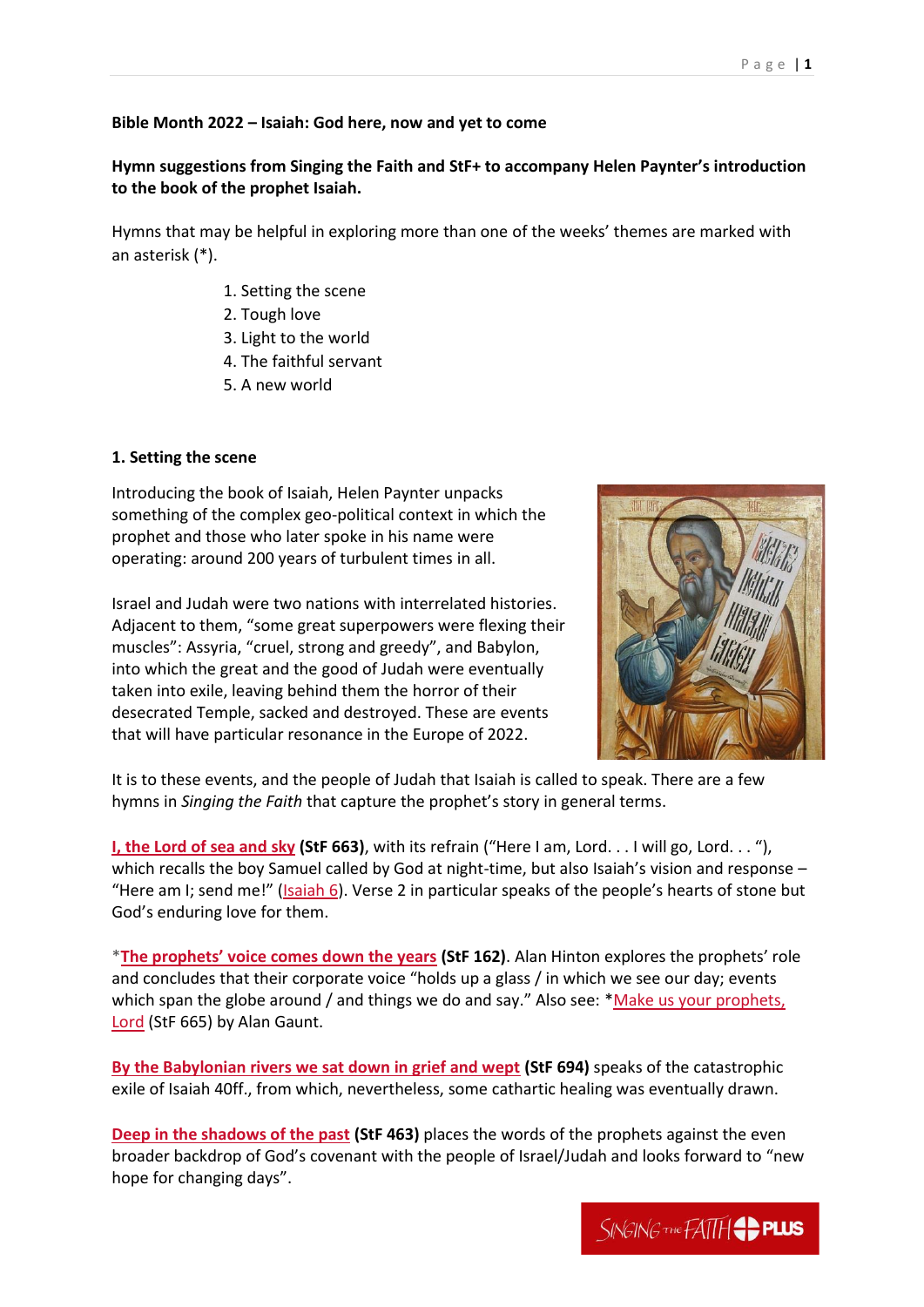**[O watcher in the wilderness](https://www.methodist.org.uk/%7BlocalLink:umb:/document/fd4f2a6bf0cf4a6e9f218769a13c32c8%7D) (StF 667)** is also worth re-visiting. Its starting point is the story of Moses and the burning bush [\(Exodus 3\)](http://bible.oremus.org/?ql=517353557) but its overall theme is of calling and commission – the calling of God's people as much as of God's individual prophets.

### **2. Tough love**

The concept of "tough love" goes to the heart of God's relationship with the peoples of Israel and Judah. Helen Paynter sums it up neatly: **"God is love. But a God of love also needs to be angry sometimes."** It's an anger rooted in God's deep yearning for God's people, expressed vividly in the imagery of Judah-as-vineyard.

[God is Love: let heaven adore him](https://www.methodist.org.uk/%7BlocalLink:umb:/document/f371242b563746fc987044d6e4452a58%7D) (StF 103) [God moves in a mysterious way](https://www.methodist.org.uk/%7BlocalLink:umb:/document/974dc5e8861e4c71b707fc5c6174a3b0%7D) (StF 104) vv. 3&4 [God weeps at love withheld](https://www.methodist.org.uk/%7BlocalLink:umb:/document/678d95dcd9f047c9966d52c69a4bab08%7D) (StF 700) [Love divine, all loves excelling](https://www.methodist.org.uk/%7BlocalLink:umb:/document/4af9020445394b05914de7139331b179%7D) (StF 503) [Love inspired the anger](https://www.methodist.org.uk/%7BlocalLink:umb:/document/9127c46ca2704fc98805f40ab0d1d3ae%7D) (StF 253)

God's grief arises from the people's abandonment of the divine-human covenant. They have failed to trust God, placed their trust in gods of other nations, and condoned social injustice and abuses. In response to structural and physical violence, Helen observes: **"I think we want a God who loves enough to rage at such things"** – the kind of love that can inform and inspire our own faith responses. This is also a theme taken up by the Methodist Church's [Walking with](https://www.methodist.org.uk/our-faith/worship/singing-the-faith-plus/seasons-and-themes/themes/walking-with-micah/)  Micah [project.](https://www.methodist.org.uk/our-faith/worship/singing-the-faith-plus/seasons-and-themes/themes/walking-with-micah/)

[Heaven shall not wait](https://www.methodist.org.uk/%7BlocalLink:umb:/document/66588d44886f44a08333a25c2c920f9b%7D) (StF 701) [\\*Praise to the God who clears the way](https://www.methodist.org.uk/%7BlocalLink:umb:/document/bcd90025864147a2a10a80e422862164%7D) (StF 183) [Send down the fire of your justice \(Call us to be your compassion\)](https://www.methodist.org.uk/%7BlocalLink:umb:/document/0958afe1e05146af9986498273e273f0%7D) (StF 413) [The Church of Christ, in every age](https://www.methodist.org.uk/%7BlocalLink:umb:/document/77f0a8024c46447796da960292b40454%7D) (StF 415) [The God who sings](https://www.methodist.org.uk/%7BlocalLink:umb:/document/7e714816b22046c0bd40132a5a87349b%7D) (StF 714)

With one eye on the predatory superpowers martialling their forces beyond the borders of Israel and Judah, the prophet was preaching that **"living in the promised land was a conditional benefit of the covenant; it could be taken away from them"**.

[As servants working an estate](https://www.methodist.org.uk/%7BlocalLink:umb:/document/e515ec30d71146f284780475b238b4e5%7D) (StF 491) [\\*Make us your prophets, Lord](https://www.methodist.org.uk/%7BlocalLink:umb:/document/242bce7869144024acf97a71d15fc0d3%7D) (StF 665) \*[The prophets' voice comes down the years](https://www.methodist.org.uk/%7BlocalLink:umb:/document/75a55f3a317543be8b56e94c3d81f8da%7D) (StF 162) When listening [prophets dare to speak](https://www.methodist.org.uk/%7BlocalLink:umb:/document/409d6f5a229549af9e6ed634543e3cbf%7D) (StF 163)

## **3. Light to the world**

Reflections on this theme bridge the Old and New Testaments. Christians have often identified Christ Jesus as the "light of the world", not least because of the words contained in Simeon's thanksgiving, at Jesus' baptism: that he has seen a light to reveal God's people to the nations of the world. [\(Luke 2: 29-32;](http://bible.oremus.org/?ql=517354235) also see the [Nunc Dimittis](https://www.methodist.org.uk/our-faith/worship/singing-the-faith-plus/posts/now-lord-you-let-your-servant-go-in-peace-stf-794/) at StF 794.)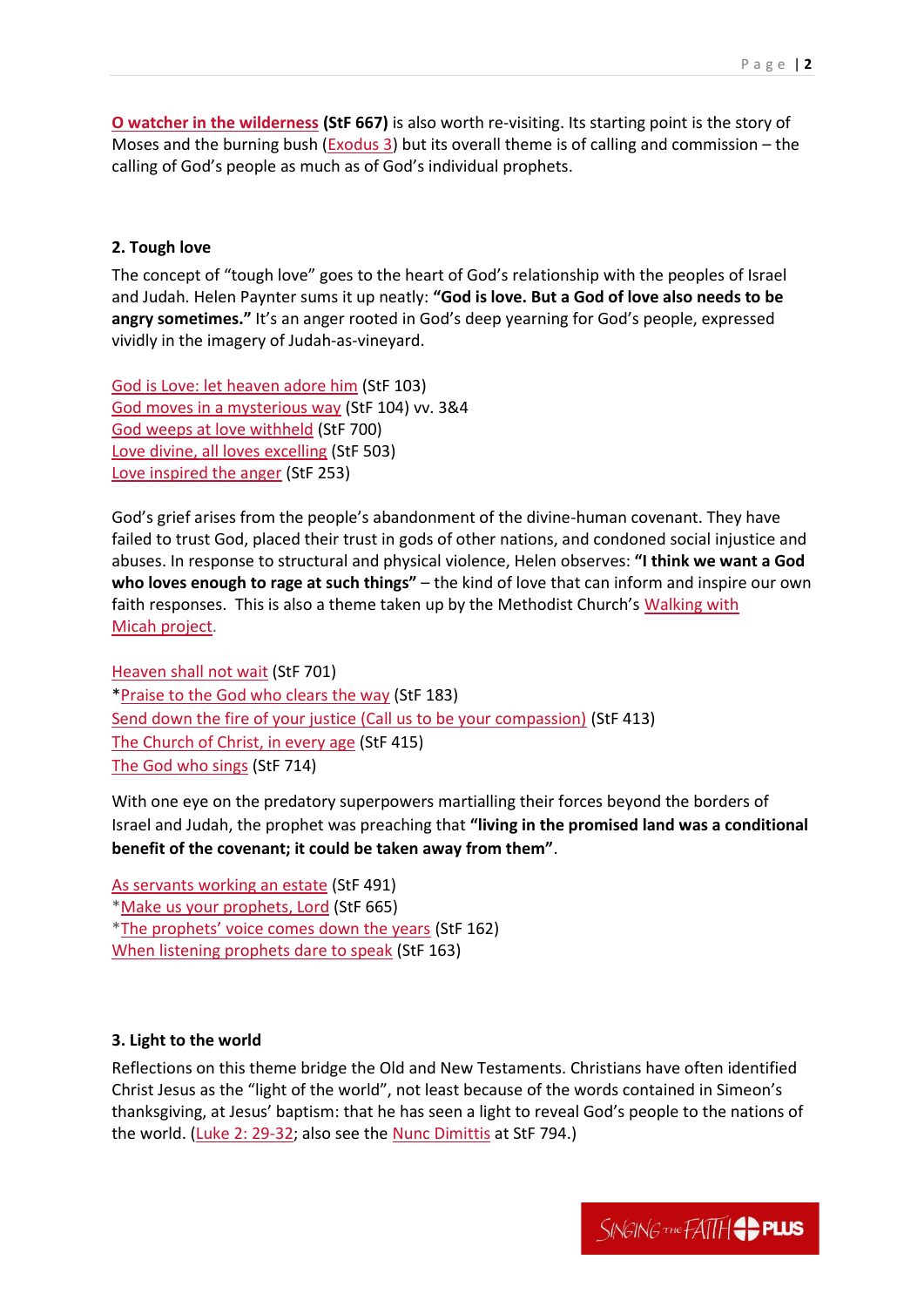However, the calling of God's people to reveal God to the whole world is already strongly present in the book of Isaiah.

[Be the light in my darkness](https://www.methodist.org.uk/%7BlocalLink:umb:/document/0a1ec6d031014a53b25c06e6c97ee415%7D) website only [Christ, whose glory fills the skies](https://www.methodist.org.uk/%7BlocalLink:umb:/document/c0be3c5977ec43a18a691c3a316993ab%7D) (StF 134) [Darkness like a shroud covers the earth \(Arise, shine, your light has come\)](https://www.methodist.org.uk/%7BlocalLink:umb:/document/4f0255a70e73455381ebb029373acf15%7D) (StF 170) [Father, in whom we live, in whom we are, and move](https://www.methodist.org.uk/%7BlocalLink:umb:/document/432acfa80f344b2cbcef161cf2c47128%7D) (StF 5) [God who made the stars of heaven](https://www.methodist.org.uk/%7BlocalLink:umb:/document/f0c3137687eb40ce9d1a78b8f89c1ab3%7D) (StF 7) [\\*Take my life, and let it be](https://www.methodist.org.uk/%7BlocalLink:umb:/document/987fb944c44147b286b323455e51b9a2%7D) (StF 566)

Moreover, the prophet already speaks of God's love for those outside Israel (Egypt and Assyria) and those legally excluded from the temple, such as foreigners and eunuchs. It's a revelation every bit as startling for its time as that experienced by the apostle Peter in the book of Acts: God's love is not limited to the Jewish people but "in every nation anyone who fears him and does what is right is acceptable to him" [\(Acts 10\)](http://bible.oremus.org/?ql=517354630). Indeed, Helen notes that, as Christians, we are late to the party: **"the Gentile guests . . . only 'in' by the mercy of God"**.

[Come, sinners, to the gospel feast](https://www.methodist.org.uk/%7BlocalLink:umb:/document/88a570c95aab42ee89ec6431218ca288%7D) (StF 401) [How small a spark has lit a living fire!](https://www.methodist.org.uk/%7BlocalLink:umb:/document/e79e72305a1e476c854f02802050987d%7D) (StF 408) [In this house all people will be welcome](https://www.methodist.org.uk/%7BlocalLink:umb:/document/c7024b56493545a6a47c4f790ab68797%7D) website only [Let us build a house where all can dwell \(All are welcome\)](https://www.methodist.org.uk/%7BlocalLink:umb:/document/ded59022004c4db0ab19858d0e03bfa8%7D) (StF 409) [There's a wideness in God's mercy](https://www.methodist.org.uk/%7BlocalLink:umb:/document/903d856d8e9a495e84ef3c0b4634d145%7D) (StF 416)

This is a theme here that runs deeply through Methodist tradition, embodied for many in what are sometimes known as Wesley's "Four Alls":

All need to be saved All can be saved All can know themselves saved All can be saved to the uttermost

Beverley Jones expands upon this summary in [For all he came, for all he lived](https://www.methodist.org.uk/%7BlocalLink:umb:/document/3ca3b1e2f23047928307d2dc48c853f7%7D) (website only), which itself echoes Charles Wesley's [Let earth and heaven agree](https://www.methodist.org.uk/%7BlocalLink:umb:/document/b7a34c66f89647f3809408dcd93d95ff%7D) (StF 358), a hymn both gloriously public in its proclamation and also a deeply personal testimony of faith.

#### **4. Faithful servant**

Isaiah **"offers the sign of a young woman who would name her child 'God-with-us' (Emmanuel)"**. It's a vision picked up and linked specifically to the birth of Jesus in [Long ago,](https://www.methodist.org.uk/%7BlocalLink:umb:/document/3c4dae419be74cbba55725e0a4c5281c%7D)  [prophets knew Christ would come](https://www.methodist.org.uk/%7BlocalLink:umb:/document/3c4dae419be74cbba55725e0a4c5281c%7D) (StF 178) by Fred Pratt Green. It is helpful, perhaps, to re-visit other familiar Christmas hymns in this context and to focus on where they connect with the vision of Isaiah. For example:

[Born in the night, Mary's child](https://www.methodist.org.uk/%7BlocalLink:umb:/document/0ab2185b81a643b489dd20915375a6ad%7D) (StF 193) [Hark! The herald-angels sing](https://www.methodist.org.uk/%7BlocalLink:umb:/document/12024d278de94a579479e3f991dce113%7D) (StF 202) [Let earth and heaven combine](https://www.methodist.org.uk/%7BlocalLink:umb:/document/198135e2d7114b178b6855c51d7f8fbd%7D) (StF 208)